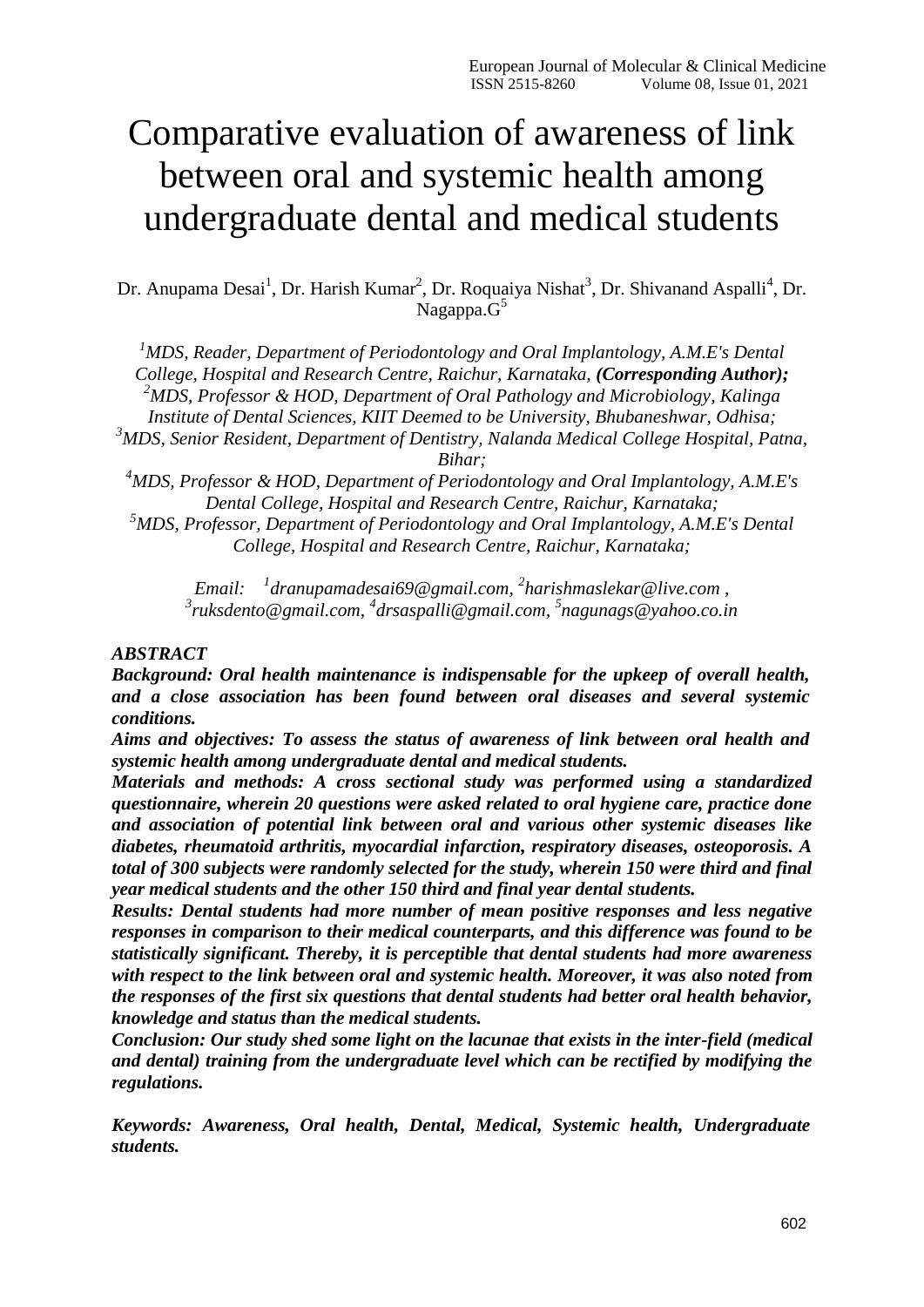#### **1. INTRODUCTION**

Oral health maintenance is indispensable for the upkeep of overall health, which is a crucial part of general health.<sup>1,2</sup> FDI world dental federation have defined oral health to be multifaceted which includes the ability to speak, smile, smell, taste, touch, chew, swallow, and convey a range of emotions through facial expressions with confidence and without pain, discomfort, and disease of the craniofacial complex. It is a fundamental component of health and physical and mental well-being which exists along a continuum influenced by the values and attitudes of people and communities. It reflects the physiological, social, and psychological attributes that are essential to the quality of life and is influenced by the person's changing experiences, perceptions, expectations, and ability to adapt to circumstances.<sup>3</sup>

Oral cavity can be considered to be a mirror of overall health. Several studies have reported a close association between oral diseases and systemic conditions like diabetes, digestive diseases, stroke, cardiovascular diseases, metabolic syndrome, adverse pregnancy outcomes, obesity, chronic respiratory disease, osteoporosis and chronic renal failure.<sup>4-8</sup> This interconnection can be attributed to the commonality of risk factors shown by changes in systemic inflammatory mediators and body metabolism. Regardless of its significance in general health, oral health is always neglected.<sup>9</sup>

Owing to the relevance of oral health in general health maintenance, proper knowledge of oral diseases is crucial in everyday practice for both dental and medical practitioners. Improved awareness of oral health amongst dental students would aid in early diagnosis, help in providing adequate care and would also be instrumental in preventing diseases.<sup>10</sup> Moreover, if dentists are well trained in this arena, they could refer patients to physicians for in time treatment, and reduce the morbidity and mortality rates. It has often been seen that medical students and practitioners are more likely to encounter underserved and vulnerable patients in comparison to dental students.<sup>11</sup> As the providers of primary health care for the majority of patients, medical professionals are also expected to play a part in diagnosis and management of oral conditions.<sup>12</sup> Studies have shown that most of the dental and medical conditions have better prognosis when diagnosed at an early stage.<sup>13</sup> Thus, adequate training must be provided to both dental and medical practitioners, and it can be concluded that a collective effort from dentists and clinicians is imperative to provide overall health care, and this regime should be integrated as a part of comprehensive health promotion.<sup>14</sup>

Studies reporting knowledge, awareness about oral-systemic disease connection of dental and medical students in other countries exist in the literature, but there is a scarcity of such studies in India.<sup>15,16</sup> Hence, the present study was conducted to assess the status of awareness of possible link between oral health and systemic health among undergraduate dental and medical students. This would help in coming up with an appropriate plan for a multiprofessional approach towards an improved level of patient-care.<sup>16</sup>

#### **2. MATERIALS AND METHODS**

This was a cross sectional study based on a standardized questionnaire, wherein questions asked were related to the oral hygiene care, practice done and possible association of potential link between oral and various other systemic diseases like diabetes, rheumatoid arthritis, myocardial infarction, respiratory diseases, osteoporosis. Required ethical clearances were obtained before the commencement of study.

A total of 300 subjects were randomly selected for the study from private medical and dental streams in Raichur, Karnataka, wherein 150 were third and final year medical students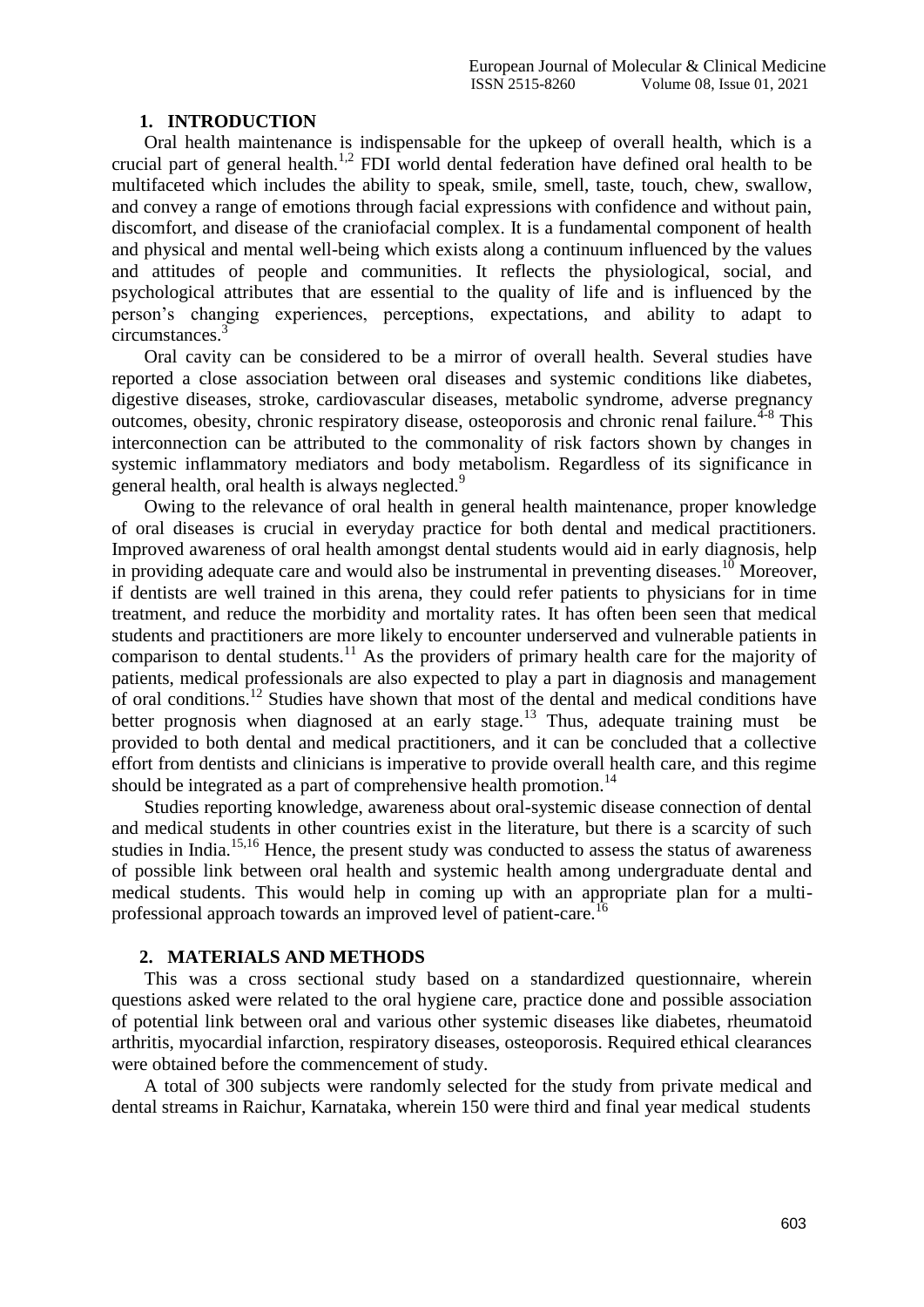and the other 150, third and final year dental students. All the students were explained about the nature and purpose of the study and were instructed how to fill the questionnaire.

The questionnaire comprised of 20 questions. First 6 questions were designed to evaluate oral health behavior, knowledge and status. Remaining questions were devised to assess awareness with respect to systemic conditions such as diabetes, premature delivery, coronary heart disease, COPD (chronic obstructive pulmonary disease), osteoporosis and oral health (Figure 1).

# *Statistical Analysis*

The data was collected and analyzed using IBM SPSS statistics 20.0 (IBM Corporation, Armonk, NY, USA). Chi square test and students unpaired t test was used. Level of significance was fixed at  $p=0.05$  and any value less than or equal to 0.05 was considered to be statistically significant.

## **3. RESULTS**

A total of 300 students participated in the survey, including 150 third, final year medical students and 150 third, final year dental students. Respondents were predominantly females. Demographic data of the participants is detailed in Table 1. Table 2 shows comparison of positive and negative responses in terms of {Mean (SD)} among both the groups using unpaired t test. It is clearly evident from the results that dental students had more number of mean positive responses and less negative responses in comparison to their medical counterparts, and this difference was found to be statistically significant. Thereby, it is perceptible that dental students had more awareness with respect to the link between oral and systemic health.

Moreover, it was also noted from the responses of the first six questions that dental students had better oral health behavior, knowledge and status than the medical students. These comparative results thereby indicate towards the fact that medical students lack the adequate knowledge, awareness and practice and hence need to be trained satisfactorily in this field also to facilitate the welfare of patients.

|       |                      |            | Gender<br>Male<br>Female |        | Total  |
|-------|----------------------|------------|--------------------------|--------|--------|
|       |                      |            |                          |        |        |
| Group | Medical<br>students  | Count      | 59                       | 91     | 150    |
|       |                      | Percentage | 39.33%                   | 60.67% | 100.0% |
|       | Dental               | Count      | 45                       | 105    | 150    |
|       | students             | Percentage | 30%                      | 70%    | 100.0% |
| Total |                      | Count      | 104                      | 196    | 300    |
|       | 34.66%<br>Percentage |            | 65.33%                   | 100.0% |        |

Table 1: Comparison of gender among both the groups.

| Table 2: Comparison of positive and negative responses in terms of ${Mean(SD)}$ among |  |
|---------------------------------------------------------------------------------------|--|
| both the groups using unpaired t test                                                 |  |

| Responses Group |                         | N   | Mean  | Std.<br>Deviation | value               | p value     |  |
|-----------------|-------------------------|-----|-------|-------------------|---------------------|-------------|--|
| Yes             | <b>Medical students</b> | 150 | 11.87 | 4.453             | 6.12                | $< 0.001**$ |  |
|                 | Dental students         | 150 | 14.95 | 4.254             |                     |             |  |
| No              | <b>Medical students</b> | 150 | 8.13  | 4.453             | 6.46<br>$< 0.001**$ |             |  |
|                 | Dental students         | 150 | 4.93  | 4.109             |                     |             |  |

\*\*Highly significant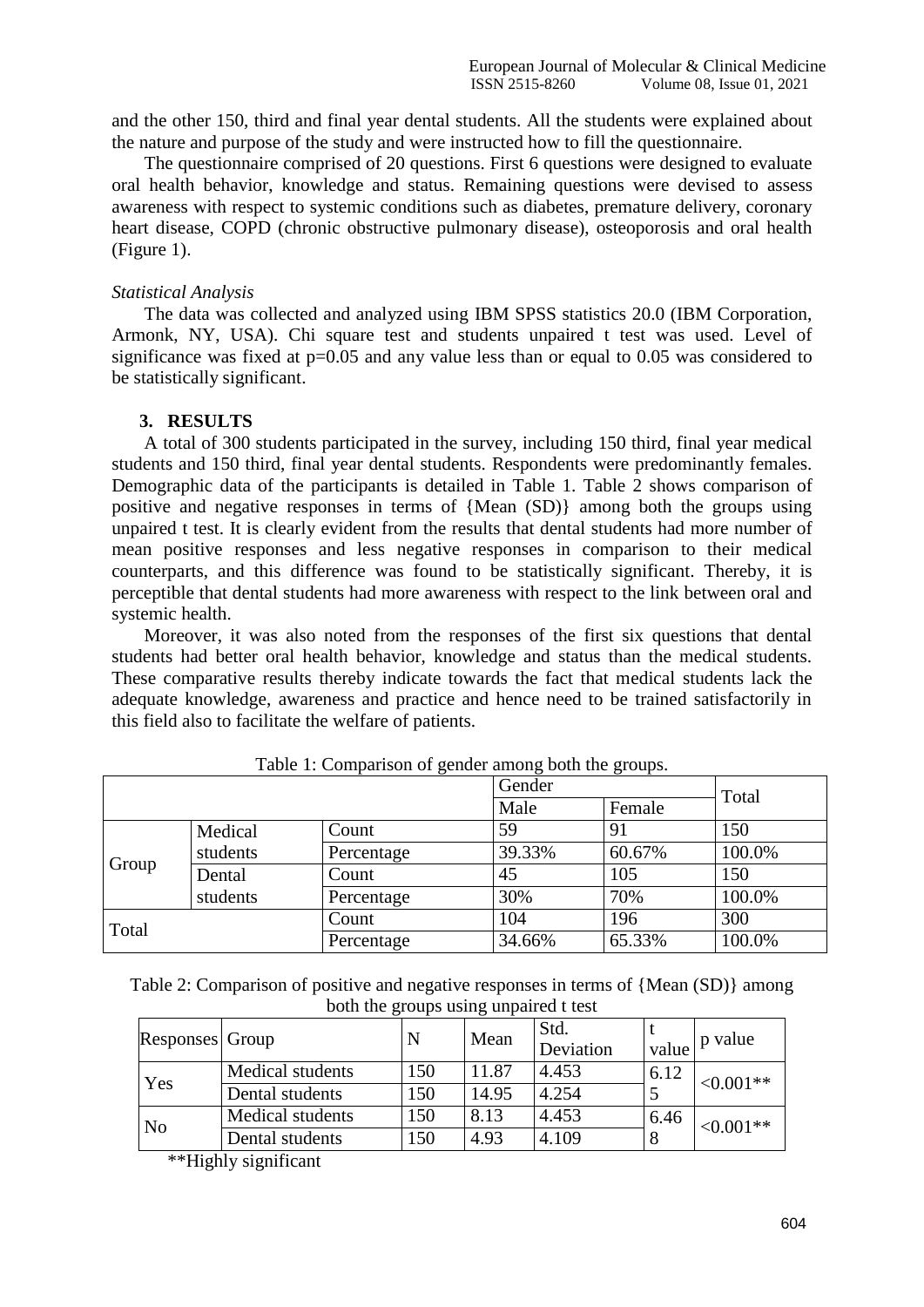

Figure 1 : Questionnaire

# **4. DISCUSSION**

The significance of alliance between the medical and dental professions can prove beneficial in the management of cancer therapy, bisphosphonate associated osteonecrosis, [human immunodeficiency virus infection](https://www.sciencedirect.com/topics/medicine-and-dentistry/human-immunodeficiency-virus-infection) and AIDS, [diabetes,](https://www.sciencedirect.com/topics/medicine-and-dentistry/diabetes-mellitus) [rheumatoid arthritis,](https://www.sciencedirect.com/topics/medicine-and-dentistry/rheumatoid-arthritis) [Sjögren's](https://www.sciencedirect.com/topics/medicine-and-dentistry/sjoegren-syndrome) [syndrome a](https://www.sciencedirect.com/topics/medicine-and-dentistry/sjoegren-syndrome)nd the status after [organ transplantation.](https://www.sciencedirect.com/topics/medicine-and-dentistry/organ-transplantation)<sup>17</sup> It can also be crucial in the management of patients in intensive care units, and long term care facilities, as neglecting oral health can result in systemic infections, increase morbidity and adversely affect the quality of life.<sup>18,19</sup> A joint venture would thus help to improve both oral and systemic health. Therefore, a better integration of both the professions is recommended, so that the students would have an opportunity to get trained.

Yao et al assessed the oral health knowledge, behavior and status of dental and medical Chinese undergraduate students in the first and third year of study. They reported dental freshmen to be slightly superior to the medical ones in terms of brushing methods and awareness of oral disease-systemic disease relationship. This finding was in concordance with our study. They concluded that although dental students performed better than medical ones, both of them needed to improve their knowledge, behavior and status of oral health.<sup>15</sup>

Sujatha et al assessed oral health awareness among undergraduate medical students in Davangere city, Karnataka, India wherein questions asked were related to oral health problems and their relation with general health. They reported oral health awareness among undergraduate medical students to be poor, a finding similar to our study. This lack of awareness among medical students could be attributed to less clinical exposure of medical students to oral health problems since they are pre-occupied with their own curricular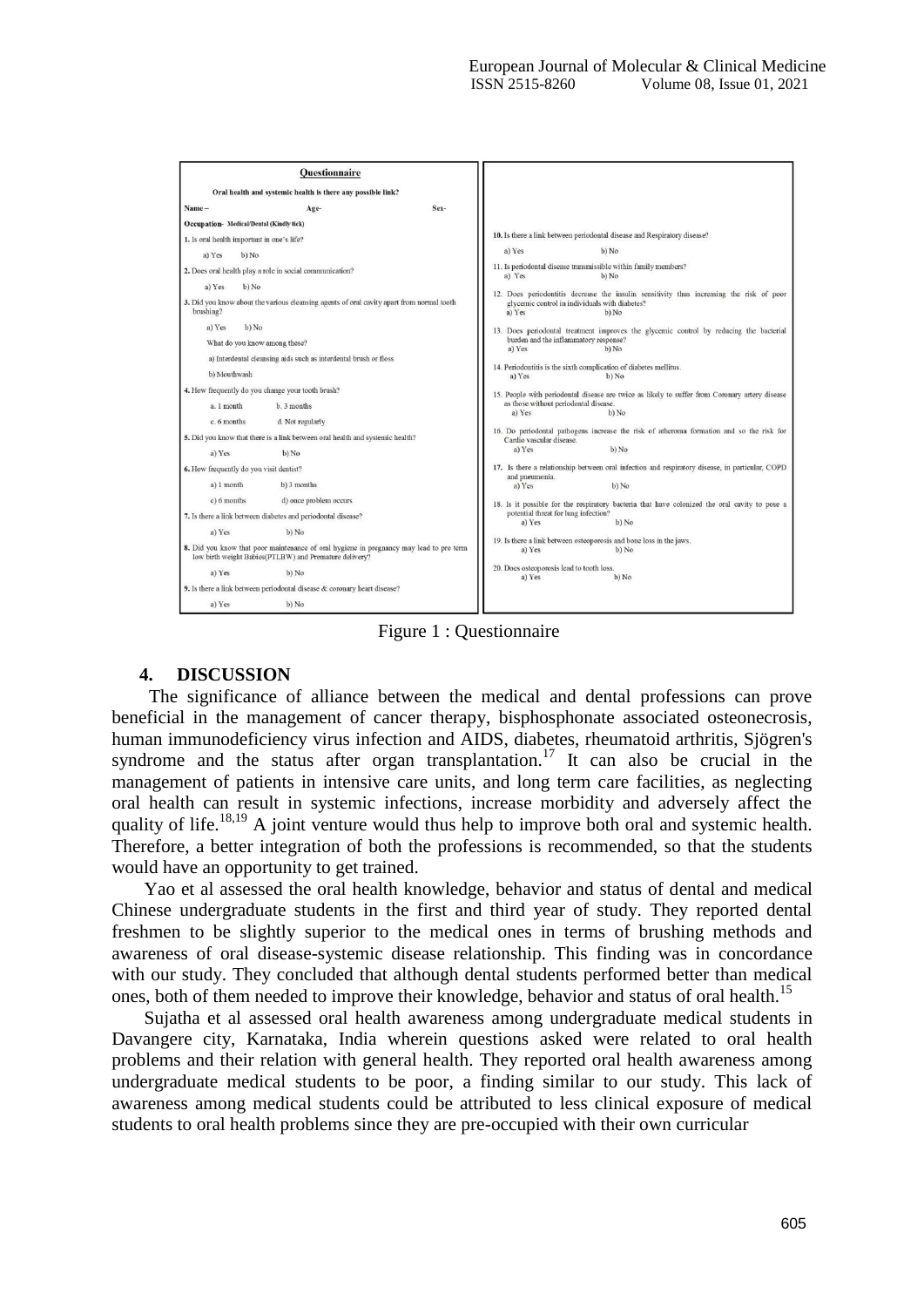activities, and also to the attitude of the students toward oral health considering it to be of less importance. $20$ 

Alzammam et al gauged and compared the knowledge and awareness of periodontal diseases among Jordan University of science and technology students. They reported that students of medical specialties (medicine, pharmacy, nursing, applied medical sciences) and females were more aware of the relationship between smoking, diabetes mellitus, heart diseases and periodontal diseases in comparison to students belonging to science and literature, engineering, agriculture information technology. This finding was in concordance with our study. They also concluded that a relative lack of knowledge and awareness was seen among university students regarding the etiology of periodontal diseases as well as the effect of local and systemic factors on periodontal health. $^{21}$ 

Andhare et al evaluated awareness regarding periodontal health and oral hygiene practices among dental and medical undergraduate students in Beed district of Maharashtra, India. Statistically significant differences were observed between the dental and medical students in terms of use of cleaning aids, duration of teeth cleaning, change of toothbrush, use of interdental aids, wherein dental students scored better than their medical counterparts.<sup>22</sup> All these findings were in agreement with our study.

Al-Johani et al assessed the awareness of medical and dental students regarding the bidirectional relationships between periodontal and systemic conditions in Saudi Arabia, and reported that a large portion of medical and dental students appeared to be insightful and knowledgeable about the interrelationships between periodontal disease and major systemic conditions, especially diabetes, pregnancy issues, osteoporosis, and cardiovascular diseases. However, they reported the students to be less knowledgeable about the evidence linking periodontal disease to rheumatoid arthritis and respiratory diseases.<sup>23</sup> Mehrotra et al assessed periodontal disease to incumation attitude and corresponding medical practitioners in Kanpur city,<br>the knowledge, attitude and [dental a](https://www.omicsonline.org/pediatric-dental-care.php)wareness among medical practitioners in Kanpur city, Uttar Pradesh, India and reported medical practitioners had good knowledge about [dentistry.](https://www.omicsonline.org/dentistry.php)<sup>2</sup> The findings of both these studies were not in concordance with ours. Tasdemir et al evaluated the knowledge of medical doctors in Turkey with regard to the association between periodontal disease and systemic health using self reported questionnaires. 90.8% of their participants agreed that there was a relationship between the two entities. However, they also reported that this awareness was not supported by precise knowledge, and often failed to translate into appropriate clinical practice.<sup>2</sup>

Vellayappan et al conducted a cross sectional survey among 227 medical practitioners in Chennai, India by distributing a self-prepared questionnaire about the possible influence of periodontal disease on systemic health, and reported that 79% of the doctors were aware of the association between periodontal health and systemic disease. Significant awareness was seen in association of periodontal disease with diabetes mellitus and only 58% of the doctors had the practice of referring patients with systemic health complications to dentists. They also divulged that the practice of referral to dentist and the awareness of relationship between periodontal health and systemic disease was not proportionate.<sup>26</sup>

Nazir et al evaluated the awareness of Pakistani dentists regarding link between oral and systemic health, and reported that most of the dentists were aware of the oral-systemic link, a finding similar to ours. They were also of the belief that patients access to oral care would improve if they were aware of the connection between oral and systemic health, and thus advocated patient education.<sup>27</sup>

Al-Sharrad et al performed a cross sectional study in Saudi Arabia and Kuwait wherein physicians and dentists' awareness were assessed regarding current evidence of the relationship between systemic diseases, conditions like diabetes mellitus, cardiovascular diseases, adverse pregnancy outcomes (DM, CVD, APO) and periodontal diseases. They reported more than half of the participants i.e 52.1% physicians and 67.5% dentists agreed that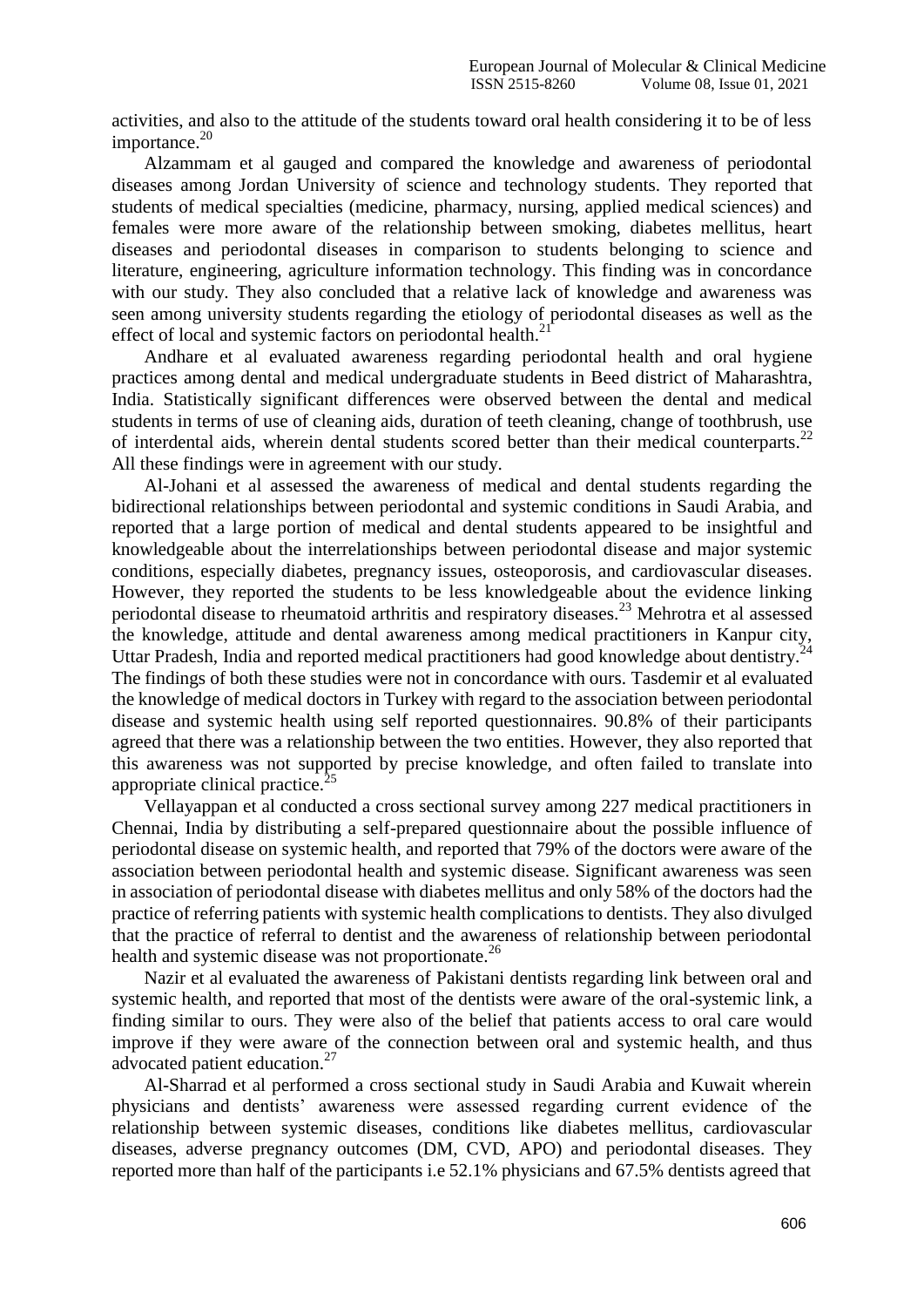there exists a relationship between periodontal diseases and DM, CVD and APO.<sup>28</sup> Thus, the study showed that dentists had a statistically higher level of awareness compared to the physicians, a conclusion in agreement with ours.

Mian et al assessed the awareness and practices related to oral-systemic connection among dental and medical practitioners in Faislabad city, Pakistan. They reported a moderate level of awareness i.e. 83% of respondents were aware of a relationship between oral and systemic health, but application of this knowledge was limited. 59% medical practitioners were in practice to look for dental conditions in medical patients in comparison to 79% dental practitioners who looked into medical conditions while examining dental patients. Thus, they concluded that dentists showed better awareness and practice, a finding alike ours. They also reported medical and dental professionals with post-graduate qualification to have better awareness and application of knowledge in daily practice. Females were better in status of awareness and practice in this study sample.<sup>29</sup>

Opeodu et al assessed the perception of medical doctors concerning the possible link of oral diseases as causal/confounding factors of systemic diseases in Nigeria, and reported doctors' perception on the investigated topic to be deficient and, therefore, recommended improvement through health education and awareness.<sup>30</sup> [Umeizudike e](http://europepmc.org/search?query=AUTH%3A%22K%20A%20Umeizudike%22)t al performed a cross sectional study to determine the knowledge, attitudes and practices regarding periodontalsystemic disease interactions among medical doctors in Nigeria, and concluded that poor knowledge of periodontal diseases and periodontal diseases as risk factor for some systemic illnesses, coupled with unsatisfactory oral hygiene and dental examination practices was evident among the doctors.<sup>31</sup>

Our study showed lack of awareness of the link between systemic and overall health among medical undergraduate students, thus warranting the need to train them adequately in this field also.

# **5. CONCLUSION**

Our study shed some light on the lacunae that exists in the inter-field (medical and dental) training from the undergraduate level which can be rectified by modifying the regulations. Further studies with larger sample size and in varied regions of the country have to be done to obtain more authentic data regarding the deficit which would help the authorities to set up proper guidelines to combat this shortfall. It would be advisable to introduce oral health curriculum in undergraduate medical training.<sup>32</sup> In addition, it is also advisable to develop a strong specialty in oral medicine which would upskill a dentists professional calibre to serve as a capable partner to physicians.<sup>33</sup> These collaborations would help in reducing the morbidity, mortality and increase the quality of life of elderly patients and patients suffering due to the emerging relationship between systemic and oral conditions.<sup>32,34</sup> Moreover, continuing education programs should frequently be conducted on educating dental, medical, and other health-care professionals on the robust and latest evidence of the oral-systemic link.

## **REFERENCES**

- [1] Sheiham A. Oral health, general health and quality of life. Bull World Health Organ. 2005;83(9):644.
- [2] Baiju RM, Peter E, Varghese NO, Sivaram R. Oral health and quality of life: current concepts. J Clin Diagn Res. 2017;11(6): ZE21–6.
- [3] Glick M., Williams DM., Kleinman DV, Vujicic M., Watt RG, Weyant RJ. A new definition for oral health developed by the FDI World Dental Federation opens the door to a universal definition of oral health. J Am Dent Assoc 2016;147(12):915–7.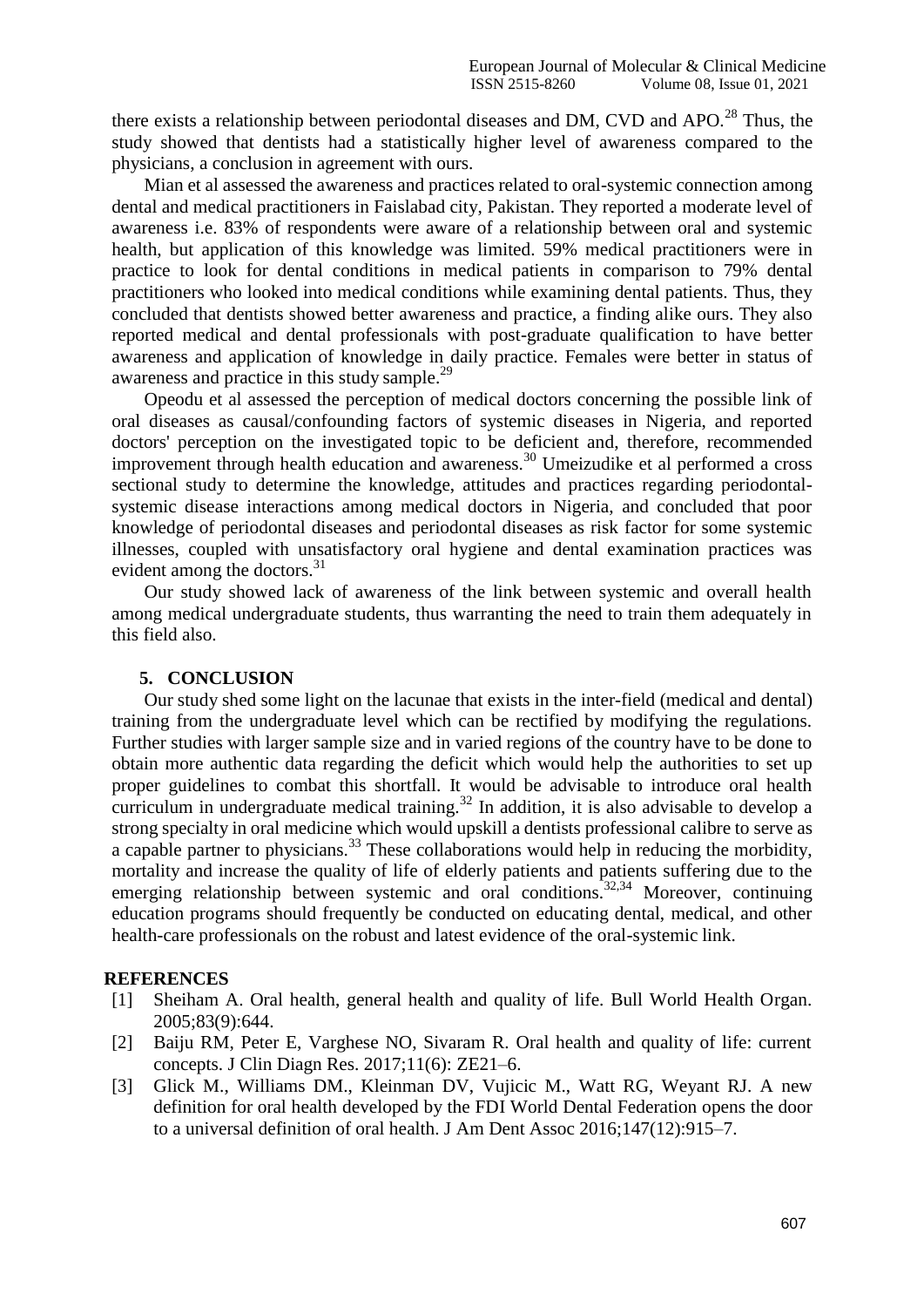- [4] Chan S, Pasternak GM, West MJ. The place of periodontal examination and referral in general medicine. Periodontology 2000 2017;74(1):194–9.
- [5] Winning L, Linden GJ. Periodontitis and systemic disease: Association or causality? Curr Oral Health Rep 2017;4(1):1-7.
- [6] Le Bars P, Matamoros S, Montassier E, Le Vacon F, Potel G, Soueidan A, et al. The oral cavity microbiota: between health, oral disease, and cancers of the aerodigestive tract. Can J Microbiol 2017;63(6):475–92.
- [7] Tavares M, Lindefjeld Calabi KA, San ML. Systemic diseases and oral health. Dent Clin N Am 2014;58(4):797–814.
- [8] Bahekar AA, Singh S, Saha S, Molnar J, Arora R. The prevalence and incidence of coronary heart disease is significantly increased in periodontitis: A meta-analysis. Am Heart J 2007;154(5):830–7.
- [9] Bradbury-Jones C, Innes N, Evans D, Ballantyne F, Taylor J. Dental neglect as a marker of broader neglect: A qualitative investigation of public health nurses' assessments of oral health in preschool children. BMC Public Health 2013; 13:370.
- [10] Baseer MA, Rahman G, Al Kawaey Z, Al Awamy B, Al Manmeen Z, Al Shalaty F. Evaluation of oral health behavior of female dental hygiene students and interns of Saudi Arabia by using Hiroshima University dental Behavioural inventory (HU-DBI). Oral Health Dent Manag. 2013;12(4):255–61.
- [11] Kaur SKB, Ahluwalia SS. Oral health knowledge, attitude and practices amongst health professionals in Ludhiana, India. Dentistry 2015; 5:315.
- [12] Gambhir RS, Batth JS, Arora G, Anand S, Bhardwaj A, Kaur H. Family physicians' knowledge and awareness regarding oral health: A survey. J Edu Health Promot 2019; 8:45.
- [13] Chandna S, Bathla M. Oral manifestations of thyroid disorders and its management. Indian J Endocrinol Metab 2011;15(Suppl 2): S113-6.
- [14] Rabiei S, Mohebbi SZ, Patja K, Virtanen JI. Physicians' knowledge of and adherence to improving oral health. BMC Public Health 2012; 12:855.
- [15] Yao Ke, Yao Y, Shen X, Lu C, Guo Q. Assessment of the oral health behavior, knowledge and status among dental and medical undergraduate students: A crosssectional study. BMC Oral Health 2019; 19:26.
- [16] Mian FI, Hamza SA, Wahid A, Bokhari SAH. Medical and Dental Practitioners' Awareness about Oral-Systemic Disease Connections. J Pak Dent Assoc 2017;26(4):151-7.
- [17] Migliorati CA, Madrid C. The interface between oral and systemic health: The need for more collaboration. Clin Microbiol Infect 2007;13(Suppl 4):11-6.
- [18] CL Munro, Grap MJ. Oral health and care in the intensive care unit: State of the science. Am J Crit Care 2004;13(1):25-33.
- [19] RA Jablonsky, Munro CL, Grap MJ, Elswick RK. The role of biobehavioral, environmental, and social forces on oral health disparities in frail and functionally dependent nursing home elders. Biol Res Nurs 2005;7(1):75-82.
- [20] Sujatha B K, Yavagal PC, Gomez MS. Assessment of oral health awareness among undergraduate Medical Students in Davangere city: A cross-sectional survey. J Indian Assoc Public Health Dent 2014; 12:43-6.
- [21] Alzammam N, Almalki A. Knowledge and awareness of periodontal diseases among Jordanian University students: A cross-sectional study. J Indian Soc Periodontol 2019; 23:574-9.
- [22] Andhare MG, Dhonge RP, Dhuldhwaj RM, Dede RA, N. Sayyad IF. A comparative evaluation of awareness regarding periodontal health and oral hygiene practices among